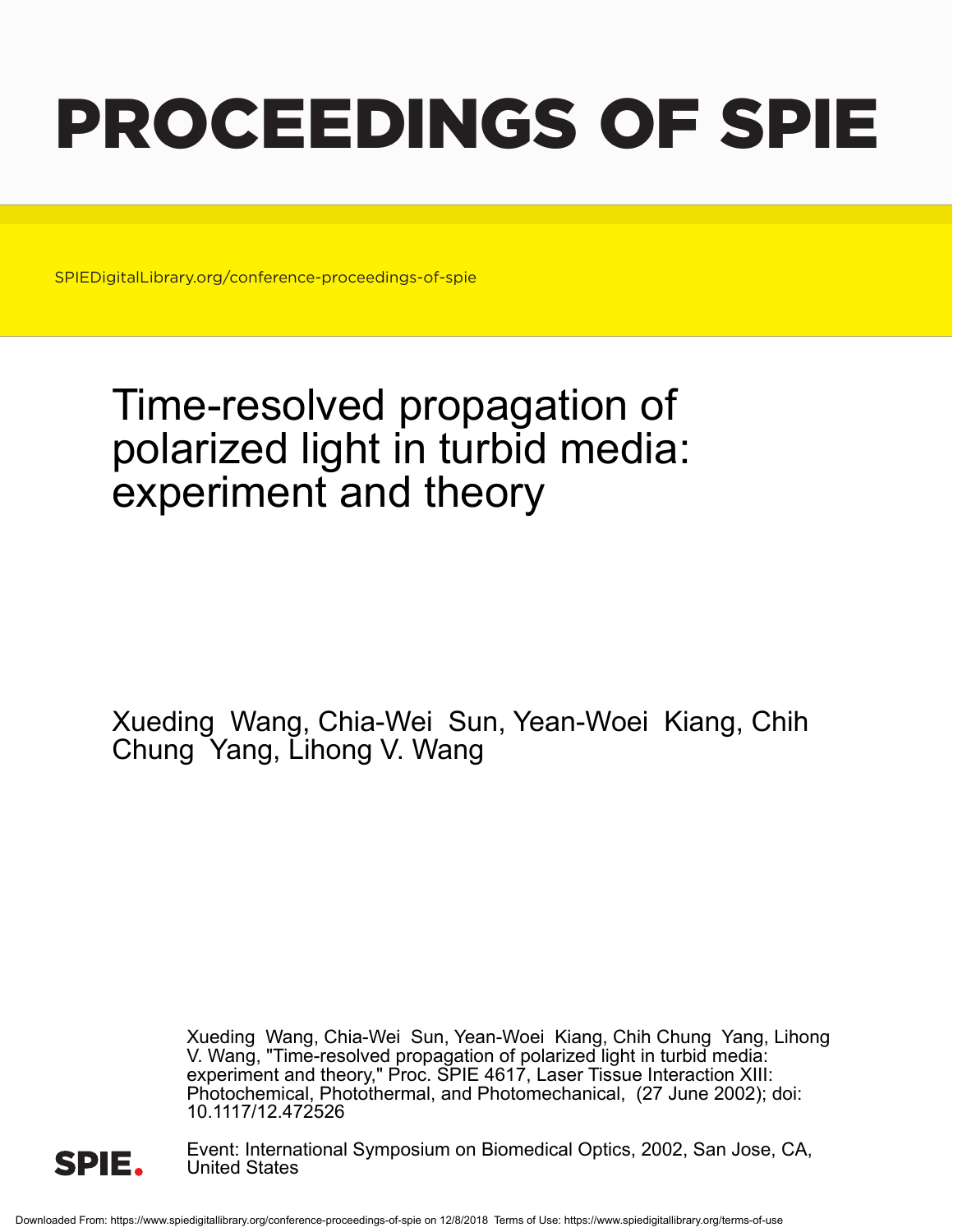### **Time-resolved propagation of polarized light in turbid media: experiment and theory**

Xueding Wang<sup>1</sup>, Chia-Wei Sun<sup>2</sup>, Yean-Woei Kiang<sup>2</sup>, C. C. Yang<sup>2</sup>, and Lihong V. Wang<sup>1</sup> 1. Optical Imaging Laboratory, Biomedical Engineering Program, Texas A&M University, TX 77843-3120, USA. URL: http://oilab.tamu.edu; Email: LWang@tamu.edu

2. Department of Electrical Engineering and Graduate Institute of Electro-Optical Engineering, National Taiwan University, Taipei, Taiwan, R.O.C.

#### **Abstract**

This paper presents our study of time-resolved propagation of polarized light in scattering media. Monte Carlo simulated time-resolved Stokes vectors of transmitted light were compared with the experimental results. A satisfying match has been obtained.

**Keywords**: Light propagation in tissues; Polarization

#### **1. Introduction**

Recently, there has been increasing interest in the propagation of polarized light in randomly scattering media because of its potential applications, especially in noninvasive optical diagnosis in biological tissues. Multiple scattering of light in a turbid medium randomizes the state of polarization and a wave propagated in such a medium loses its initial polarization rapidly. Several techniques have been studied to differentiate between weakly scattered photons and multiply scattered photons. Because multiply scattered photons usually have greater path lengths than weakly scattered photons, they can be rejected by time gating [1]. Since weakly scattered light preserves its original polarization better than multiply scattered light, polarization gating can be used as an alternative technique [2,3]. The propagation of polarized light in turbid media is a complex process. Such parameters as the size, the shape, the refractive index and the concentration of the scattering particles, the polarization state of incident light, and the birefringent characteristics of the medium all play important roles. More study is needed to fully understand the evolution of polarization in turbid media. Monte Carlo (MC) simulation offers a flexible and accurate approach to this problem [4,5] because it can deal with complex geometries in both forward and backward manners, and can score multiple physical quantities simultaneously. We used a time-resolved MC technique to analyze the propagation of polarized light in randomly scattering turbid media. The time-resolved Stokes vectors and the degree of polarization (DOP) of transmitted light that were obtained by simulation were compared with our measurements.

#### **2. Methods**

The Monte Carlo simulation that describes the multiple scattering events of photons in turbid media is based on radiative theory, which assumes that the scattering event is independent and has no coherence effects. The geometry of multiple scattering events in a birefringent turbid medium is shown in Fig. 1(a). A narrow pencil beam propagates into a plan-parallel turbid medium downward along the *z* axis. Photons are scattered in the medium by spherical particles before exiting the upper or lower surface. At each scattering event, the scattering angles of the photon are selected statistically according to the Mie theory. Between two adjacent scattering events, the photon either takes a free path or is affected by the linear birefringence (or chiral materials) in the background medium. The basic Stokes-Mueller formalism for tracing the propagation of each polarized photon packet in turbid media has been described in Refs. 4 and 5. We briefly express the Stokes vector of a transmitted photon packet after it has been scattered *n* times by spherical scattering particles in a turbid medium as

$$
\mathbf{S}_{n}^{\text{fs}}(x'', y''; \mu_s, \mu_a, \delta) = [\mu_s / (\mu_a + \mu_s)]^n \times \mathbf{R}(\phi_L) \mathbf{M}(\Theta_n) \mathbf{R}(\phi_n) \dots \mathbf{M}(\Theta_1) \mathbf{R}(\phi_1) \mathbf{S}_0, \tag{1}
$$

Laser Tissue Interaction XIII: Photochemical, Photothermal, and Photomechanical, Steven L. Jacques, Donald D. Duncan, Sean J. Kirkpatrick, Andres Kriete, Editors, Proceedings of SPIE Vol. 4617 (2002) © 2002 SPIE · 1605-7422/02/\$15.00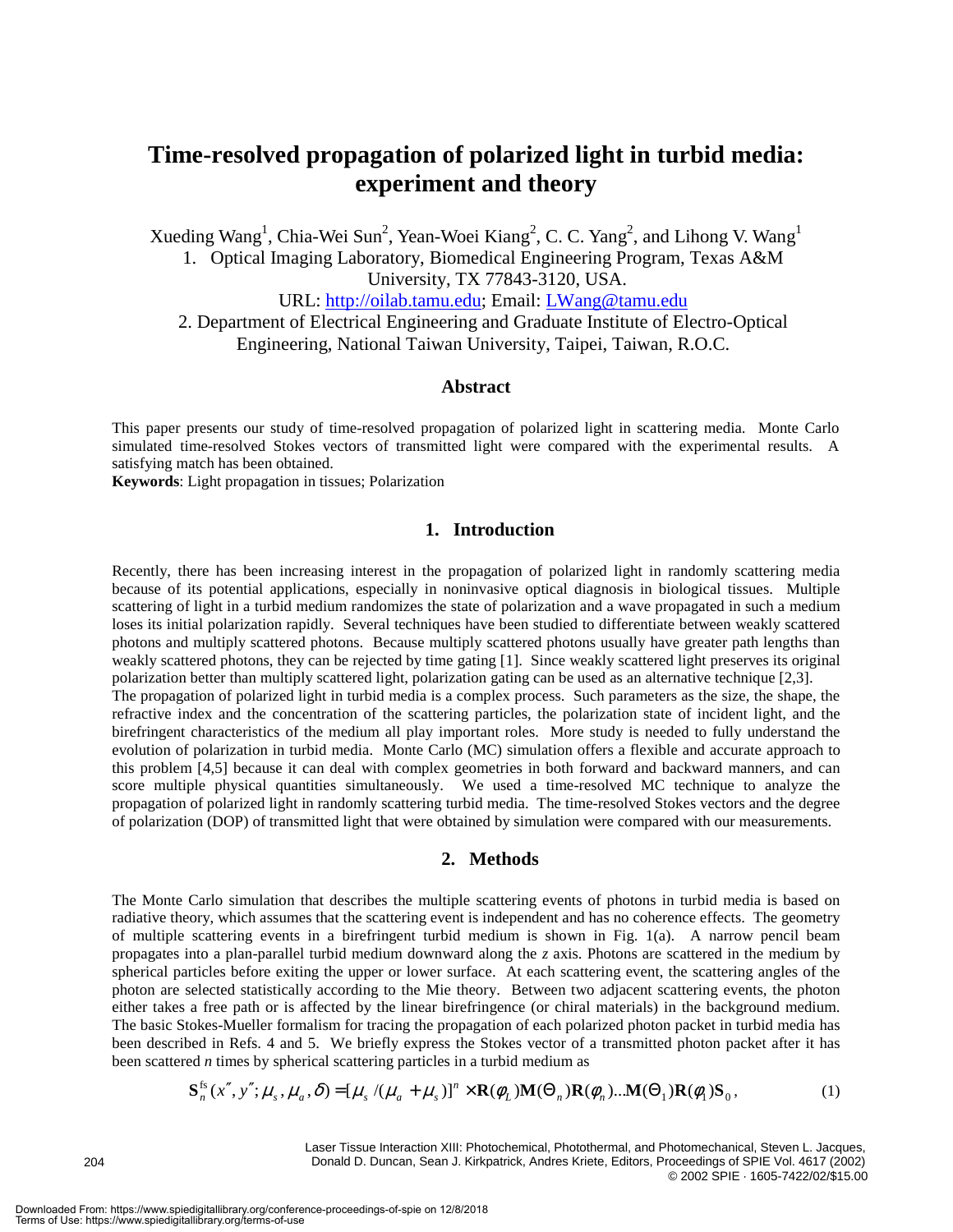where  $\mu_s$ ,  $\mu_a$  are the scattering and absorption coefficients, respectively;  $\delta$  is the linear birefringence value; and (*x*", *y*") is the detection point on the lower surface of the turbid medium in the laboratory coordinate.  $S_0$  and  $S_n^s$ represent the Stokes vectors of the incident and the backscattered photons, respectively.  $[\mu_s/(\mu_a + \mu_s)]^n$  denotes the remaining energy after the photon has been scattered *n* times.  $\mathbf{R}(\phi)$  is the rotation matrix that connects the two Stokes vectors that describe the same polarization state but with respect to the two reference planes such that one reference plane coincides with the other after a counterclockwise rotation by angle  $\phi$  around the direction of light propagation. **M**(Θ) is the matrix for each scattering event based on Mie theory, where Θ is the scattering angle. The expression for the diffusely reflected photon packet is similar to Eq. (1).



Fig. 1 (a) Geometry of multiple scattering events in a turbid medium. (b) The experimental setup. P polarizer; HW zero order half-wave plate; QW zero-order quarter-wave plate; A analyzer.

The experimental setup is shown in Fig. 1(b); a Verdi pumped mode-locked Ti:Sapphire laser was used to provide 800 nm laser pulses with a FWHM at 20 ps. The laser output was split into two branches, one for triggering the streak camera and the other for propagating through samples. About 200 mW average power was applied to the samples. The input and output polarization states were controlled with polarizers and waveplates. The transmitted light from a sample were directed to the streak camera with a fiber bundle. The temporal resolution of the operation mode of the streak camera was 4.74 ps. The polystyrene microspheres solution was put in a transparency plastic cubic container with a size of 5 cm×5 cm×2 cm. The sample solution occupied about 4/5 volumes of the container.

#### **3. Results and Discussion**



Fig. 2 The experimental (scattered symbols) and MC simulated (solid curves) temporal profiles of (a)  $S_0$ , (b)  $S_1$  and (c) DOP of light transmitted through the polystyrene microspheres solution. The incident light was linearly polarized.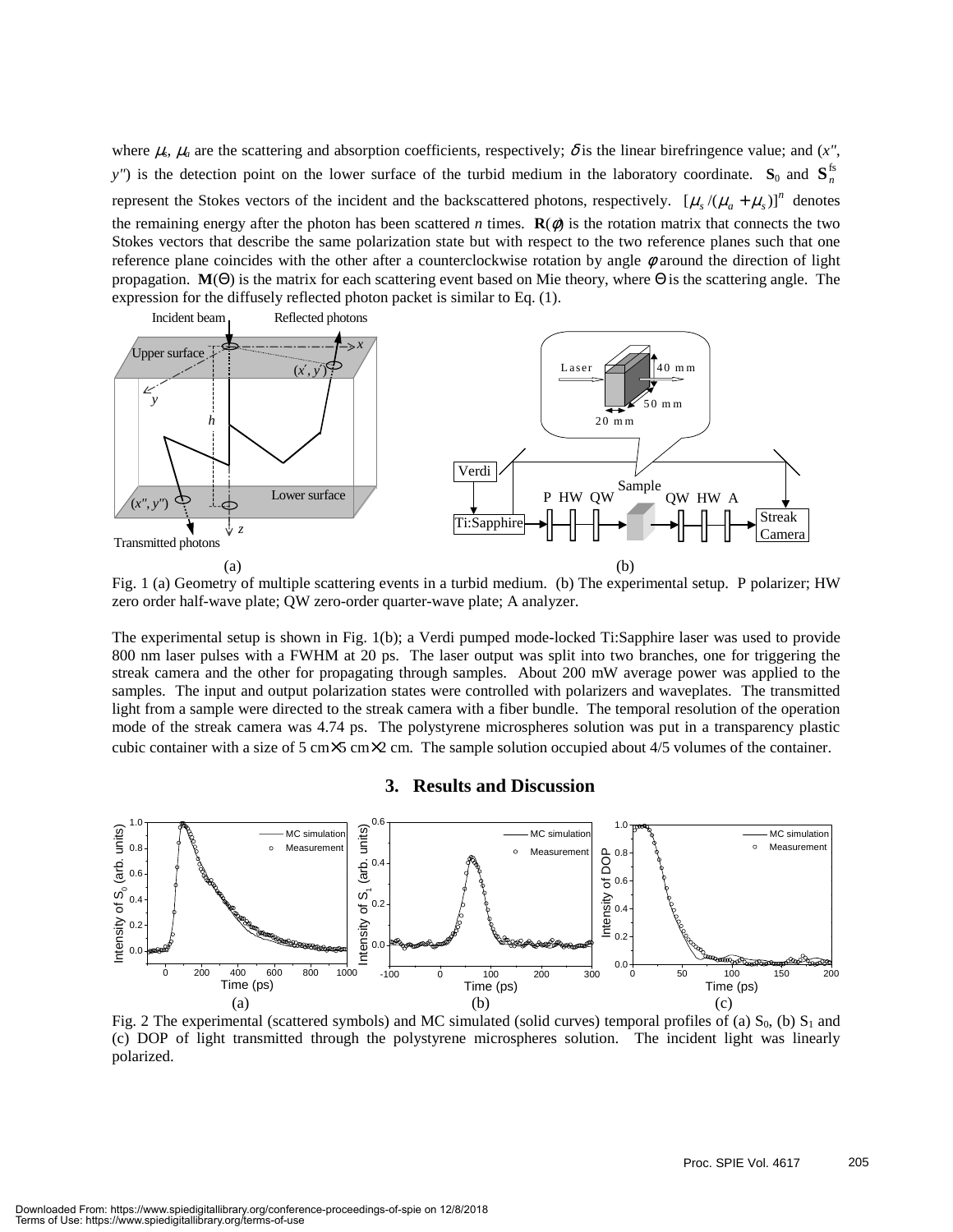

Fig. 3 The experimental (scattered symbols) and MC simulated (solid curves) temporal profiles of (a)  $S_0$ , (b)  $S_3$  and (c) DOP of light transmitted through the polystyrene microspheres solution. The incident light was circularly polarized.



Fig. 4 MC simulated FWHM of DOP as a function of the concentration of a 0.38 *µ*m polystyrene micro-spheres solution. The incident lights were linearly polarized and circularly polarized, respectively.

The results of the polarization propagation in the polystyrene micro-spheres solution obtained from our MC simulation can be proved by the results measured in the experiments. For example, we present the experimental and the MC simulated time-resolved Stokes vectors  $(S=[S_0, S_1, S_2, S_3]^T)$  as well as the DOP of transmitted light in Figs. 2 and 3 where linearly polarized incident light and circularly polarized incident light were adopted, respectively. The turbid medium was made up of a 0.38 *µ*m diameter polystyrene micro-spheres solution with a concentration of 0.133%. The shape and size of the solution container is shown in Fig. 1(b). In the simulation, the absorption coefficient  $\mu_a$  was set to be 0; the scattering coefficient  $\mu_s$  and the anisotropic factor *g* was simulated to be 9.22 cm<sup>-1</sup> and 0.65 respectively; and the size parameter *ka* was calculated to be 1.98. The temporal profiles of the transmitted Stokes vectors and the DOP obtained through the MC simulation fit very well with the experimental results.

The MC simulated FWHM of the DOP as a function of the concentration of 0.38  $\mu$ m polystyrene micro-spheres is shown in Fig. 4. By comparing the results for linearly incident polarization and circularly incident polarization, we can see that the circularly polarized light preserves its polarization state better than the linearly polarized light after multiple scattering, which agrees with the analysis of Bicout *et. al.* [6] for size parameter *ka>*1.23.

#### **4. Conclusion**

The satisfying match between the MC simulation results and experimental measurements proves that MC technique is a powerful tool for analyzing the polarization characteristics of randomly scattering turbid media, which can provide a theoretical basis and explanation for the experimental studies. The time-resolved MC approach presented in this paper should contribute to the understanding of the essential physical processes of polarized light propagation in biological tissues. By adjusting the MC algorithm, we can study samples that are even more complicated, for example, an inhomogeneous turbid medium with a certain distribution of absorption or scattering, or a turbid medium with birefringence or glucose. Some of which will also be reported in the conference.